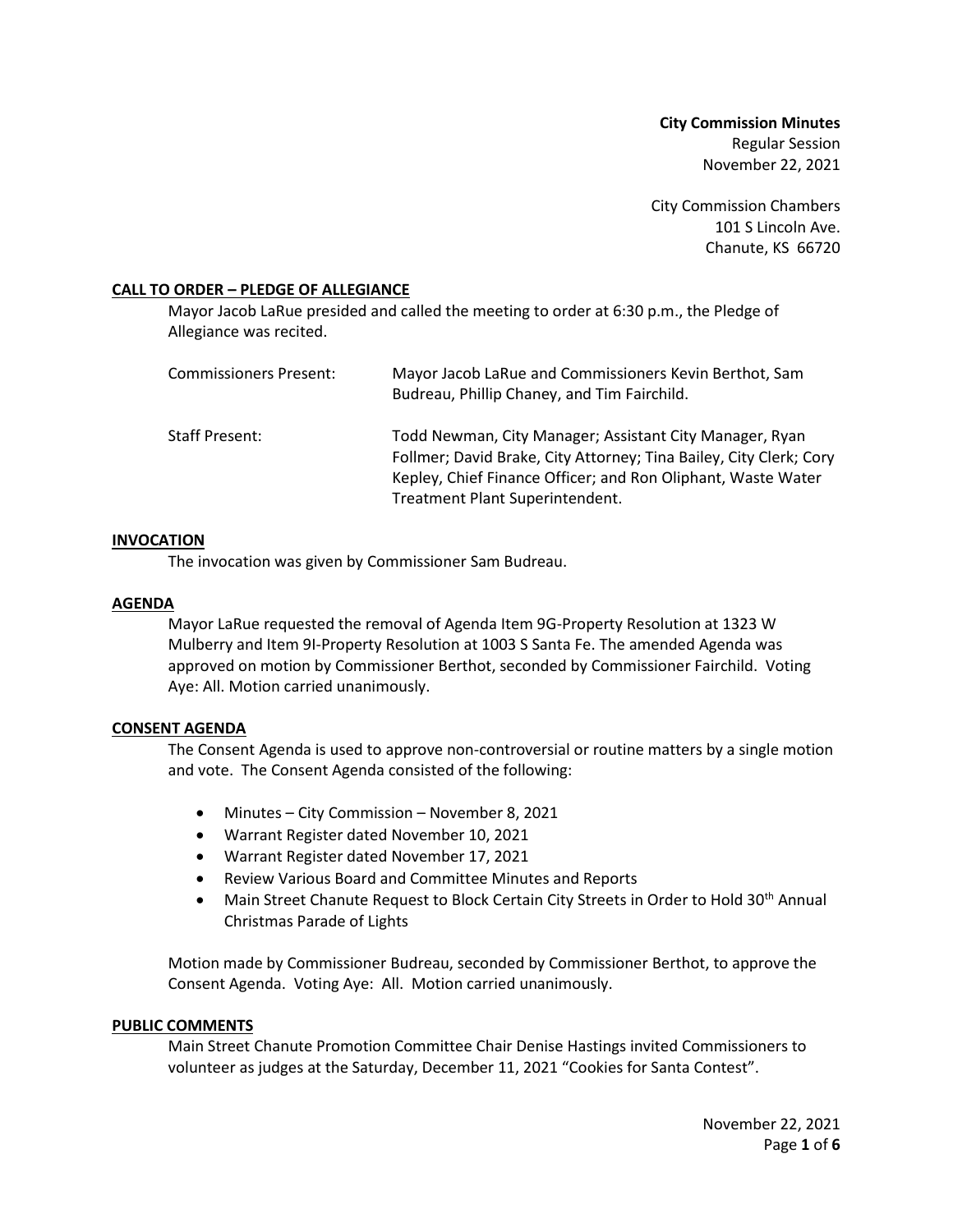General discussion was made.

### **CITY MANAGER'S REPORT**

City Manager Todd Newman gave his report on City activities and operations. Items reported on included an update on City holiday hours, Governor Kelly's plan to eliminate State sales tax on food, and the 21<sup>st</sup> & Plummer Intersection Project.

City Manager Newman reported that Matt Godinez will provide an update on the 110-120 West Main Project at the December 13, 2021 meeting.

General discussion was made.

### **OLD BUSINESS**

# **WATER PLANT BONDS AND REFUNDING BONDS**

At the October 11, 2021 meeting, the City Commission received a presentation and proposal from UMB Bank to issue tax exempt general obligation bonds to finance the water plant project and to refund certain outstanding general obligation bonds. The City Commission passed a resolution authorizing UMB Bank to market and sell the bonds, provided the interest rate achieved was within the parameters set out in the resolution.

On November 2, 2021 and on November 17, 2021 UMB Bank was able to sell all of the bonds to the City's four financial institutions. The actual interest rate achieved for the bonds were under the caps set out in the resolution. The bonds for the water plant project provide that the City will have an option to call and pay off the 20-year bonds before interest rates reset for the final ten years. The bonds to refund the City's outstanding Series 2012-A, 2014-A, and 2014-C Bonds will fully mature by 2024.

Garth Herrmann from Gilmore & Bell bond counsel provided a brief overview of the bonds.

General discussion was made. Comments were made by Mr. Herrmann, City Attorney David Brake, and City Manager Todd Newman.

Motion made by Commissioner Berthot, seconded by Commissioner Budreau, to pass an

ORDINANCE AUTHORIZING AND PROVIDING FOR THE ISSUANCE OF GENERAL OBLIGATION BONDS, SERIES 2021-A, OF THE CITY OF CHANUTE, KANSAS; PROVIDING FOR THE LEVY AND COLLECTION OF AN ANNUAL TAX FOR THE PURPOSE OF PAYING THE PRINCIPAL OF AND INTEREST ON SAID BONDS AS THEY BECOME DUE; AUTHORIZING CERTAIN OTHER DOCUMENTS AND ACTIONS IN CONNECTION THEREWITH; AND MAKING CERTAIN COVENANTS WITH RESPECT THERETO.

# and adopt a

RESOLUTION PRESCRIBING THE FORM AND DETAILS OF AND AUTHORIZING AND DIRECTING THE SALE AND DELIVERY OF GENERAL OBLIGATION BONDS, SERIES 2021-A, OF THE CITY OF CHANUTE, KANSAS, PREVIOUSLY AUTHORIZED BY ORDINANCE NO. S-547 OF THE ISSUER; MAKING CERTAIN COVENANTS AND AGREEMENTS TO PROVIDE FOR THE PAYMENT AND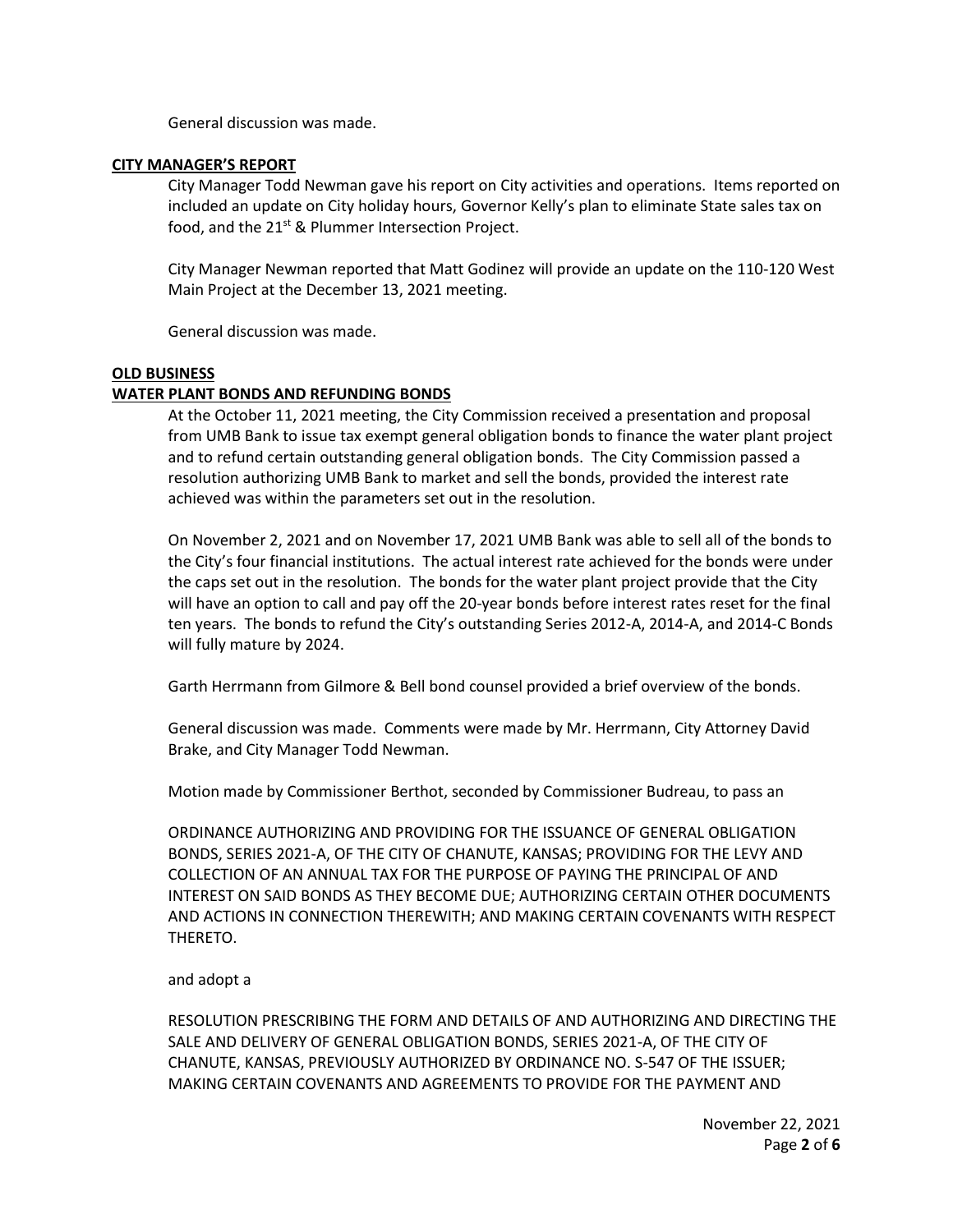SECURITY THEREOF; AND AUTHORIZING CERTAIN OTHER DOCUMENTS AND ACTIONS CONNECTED THEREWITH.

Voting Aye: All. Motion carried unanimously.

The Ordinance was assigned: No. S-547 The Resolution was assigned: No. 2021-111

Motion made by Commissioner Berthot, seconded by Commissioner Budreau, to pass an

ORDINANCE AUTHORIZING AND PROVIDING FOR THE ISSUANCE OF GENERAL OBLIGATION REFUNDING BONDS, SERIES 2021-B, OF THE CITY OF CHANUTE, KANSAS; PROVIDING FOR THE LEVY AND COLLECTION OF AN ANNUAL TAX FOR THE PURPOSE OF PAYING THE PRINCIPAL OF AND INTEREST ON SAID BONDS AS THEY BECOME DUE; AUTHORIZING CERTAIN OTHER DOCUMENTS AND ACTIONS IN CONNECTION THEREWITH; AND MAKING CERTAIN COVENANTS WITH RESPECT THERETO.

#### and adopt a

RESOLUTION PRESCRIBING THE FORM AND DETAILS OF AND AUTHORIZING AND DIRECTING THE SALE AND DELIVERY OF GENERAL OBLIGATION REFUNDING BONDS, SERIES 2021-B, OF THE CITY OF CHANUTE, KANSAS, PREVIOUSLY AUTHORIZED BY ORDINANCE NO. S-548 OF THE ISSUER; MAKING CERTAIN COVENANTS AND AGREEMENTS TO PROVIDE FOR THE PAYMENT AND SECURITY THEREOF; AND AUTHORIZING CERTAIN OTHER DOCUMENTS AND ACTIONS CONNECTED THEREWITH.

Voting Aye: All. Motion carried unanimously.

The Ordinance was assigned: No. S-548 The Resolution was assigned: No. 2021-112

## **NEW BUSINESS**

# **2021 BUDGET AMENDMENT – PUBLISH NOTICE OF HEARING**

Kansas statutes allow for the governing body to increase the originally adopted budget for previously unbudgeted increases in revenue other than ad valorem property taxes.

The City will have fund modifications that will require an amendment to be conducted.

To do this, a notice of public hearing to amend the budget must be published in the local newspaper. The City is obligated to provide a 10-day notice, from date of publication, for purposes of conducing a budget hearing.

Chief Finance Officer Cory Kepley distributed a handout titled "2021 Amended Budget Notes" to the Commission for review.

General discussion was made. Comments were made by Chief Finance Officer Cory Kepley, City Manager Todd Newman, and City Attorney David Brake.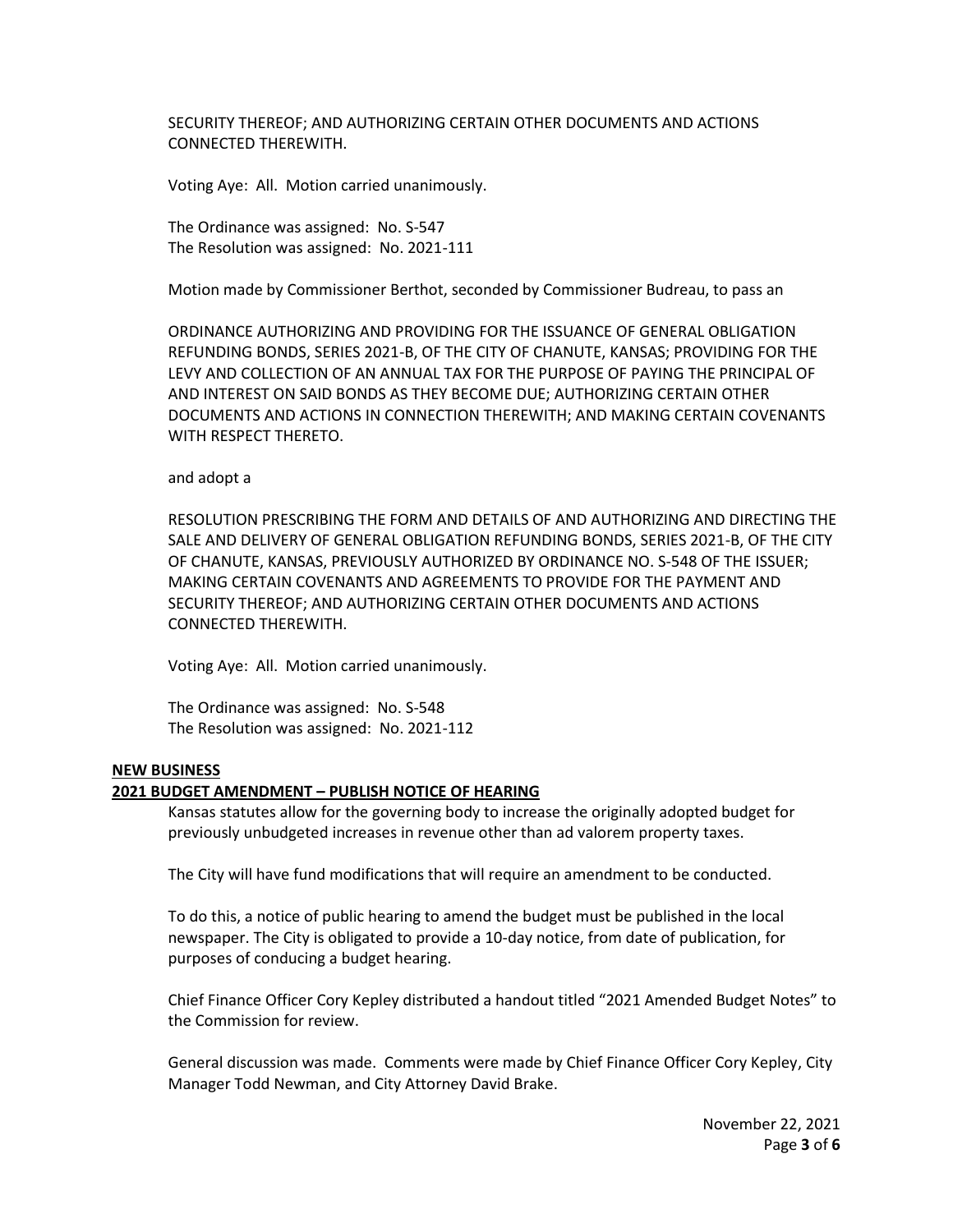Motion made by Commissioner Fairchild, seconded by Commissioner Budreau, to authorize the City to publish the Notice of the Budget Hearing amending the 2021 Budget and to set the date of the Public Hearing for December 13, 2021. Voting Aye: All. Motion carried unanimously.

#### **NEIGHBORHOOD REVITALIZATION APPLICATION – KJA ENTERPRISES**

KJA Enterprises has submitted an application under the Neighborhood Revitalization Program. It has been verified that the property listed under the scope of the application, 909 North Garfield, parcel identification number 067-044-17-0-40-18-007.00-0 is within the scope of the city limits of Chanute. The application has been submitted and reviewed by the Neosho County Appraisers office along with the Neosho County Treasurer's office.

General discussion was made. Comments were made by City Manager Todd Newman and City Attorney David Brake.

Motion made by Commissioner Berthot, seconded by Commissioner Budreau, to approve the Neighborhood Revitalization Application – KJA Enterprises, 909 North Garfield. Voting Aye: All. Motion carried unanimously.

# **SPECIAL USE PERMIT – ADVERTISEMENT SIGN**

At the October 26, 2021 Planning Commission meeting, a Special Use Permit for a sign at 1502 South Santa Fe was unanimously approved.

General discussion was made. Comments were made by Assistant City Manager Ryan Follmer.

Motion made by Commissioner Budreau, seconded by Commissioner Fairchild, to accept the Planning Commission vote and approve the Ordinance for a Special Use Permit at 1502 South Santa Fe. Voting Aye: All. Motion carried unanimously.

The Ordinance was assigned: No. S-549

# **PUBLIC HEARING**

# **CONDUCT PUBLIC HEARING ON ADOPTION OF A NEW ENFORCEMENT RESPONSE PLAN (ERP)**

Conduct a public hearing for the purpose of hearing comments for the record on adoption of a new Enforcement Response Plan (ERP) and for that purpose the Mayor opened a hearing at 7:12 p.m.

As there were no comments from the public the hearing was closed at 7:13 p.m.

# **ORDINANCE TO AMEND CHAPTER 14.24, CHANUTE MUNICIPAL CODE – PERTAINING TO SEWER CONNECTION – DISCHARGE REGULATIONS**

Chapter 14.24 of the Chanute Municipal Code covers sewer connections and sanitary sewer discharge regulations. Code sections need to comply with the current federal law and the changes have been reviewed and accepted by the Federal Environmental Protection Agency.

Chanute needs to be compliant with the Federal Water Pollution Control Act and changes to the current ordinance are necessary along with the adoption of a revised Enforcement Response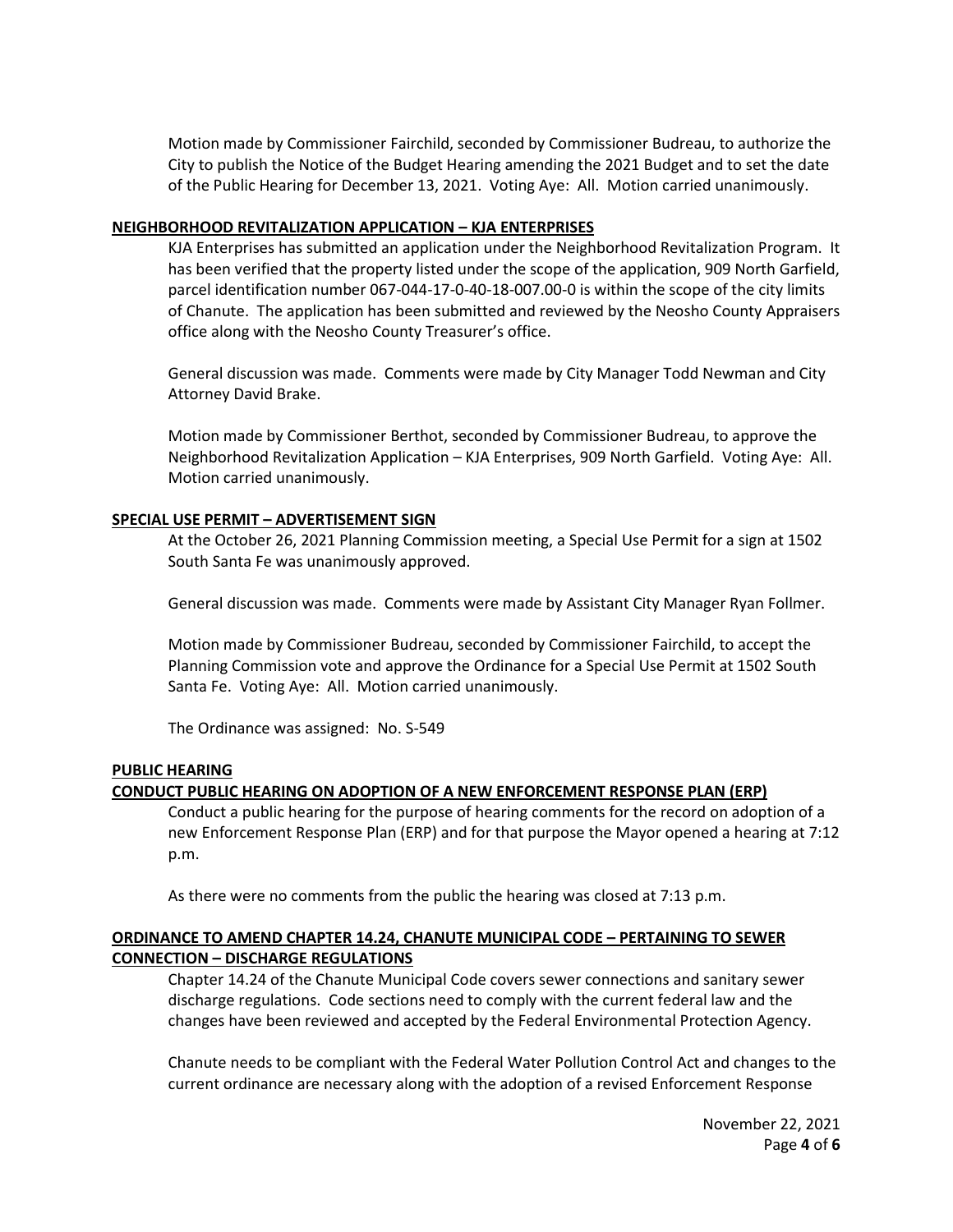Plan. The Enforcement Response Plan has a 30-day comment period before the Enforcement Response Plan can become effective.

Waste Water Treatment Plant Superintendent Ron Oliphant and Assistant City Manager Ryan Follmer provided a brief overview of the changes.

General discussion was made.

Motion made by Commissioner Chaney, seconded by Commissioner Fairchild, to pass the Amended Ordinance and Enforcement Response Plan as presented. Voting Aye: All. Motion carried unanimously.

The Ordinance was assigned: No. 2643

# **PROPERTY RESOLUTION – 1007 WEST MAIN PROPERTY RESOLUTION – 1812 SOUTH EDITH PROPERTY RESOLUTION – 921 SOUTH SANTA FE PROPERTY RESOLUTION – 516 NORTH CENTRAL PROPERTY RESOLUTION – 1009 NORTH GARFIELD PROPERTY RESOLUTION – 511 NORTH CENTRAL PROPERTY RESOLUTION – 16 NORTH WESTERN**

Motion made by Commissioner Berthot, seconded by Commissioner Fairchild, to adopt resolution declaring that the above properties are in violation of Chanute Municipal Codes and authorizing abatement of certain nuisances as presented. Voting Aye: All. Motion carried unanimously.

The Resolutions were assigned: No. 2021-113, No. 2021-114, No. 2021-115, No. 2021-116, No. 2021-117, No. 2021-118, and No. 2021-119.

# **COMMISSION COMMENTS**

Commissioner Fairchild wished everyone a Happy Thanksgiving.

Commissioner Budreau wished everyone safe travels and a Happy Thanksgiving. He also commented on the  $21^{st}$  & Plummer Project.

Commissioner Chaney commented on the Airport Runway Extension Project.

General discussion was made. Comments were made by City Manager Todd Newman, Assistant City Manager Ryan Follmer, and City Attorney David Brake.

Commissioner Chaney commented on the 21<sup>st</sup> & Plummer Project.

Commissioner Chaney commented on the recent passing of local Chanute story teller Jim Whaley.